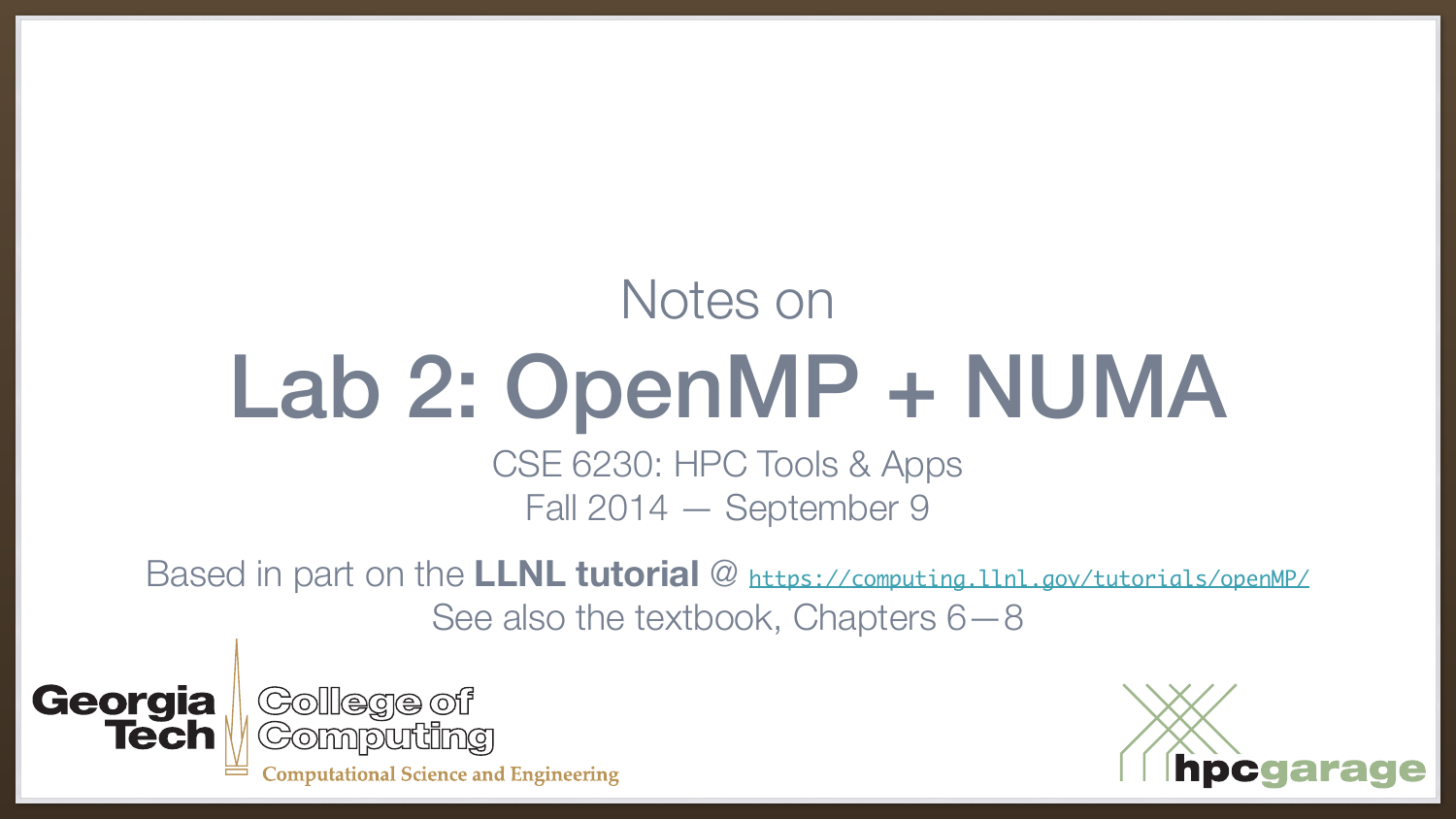#### Part 0: **Code reviews + last shot at redemption!** (Share ideas — if you already hit Lab 1, bonus points for you!)

#### Part 1: **Cilk Plus vs. OpenMP — fight!**  $(spawn \rightarrow comp task, partner \rightarrow comp for. Easy! Or is it?)$

Part 2: **Science experiment: NUMA in action!** (Next!)

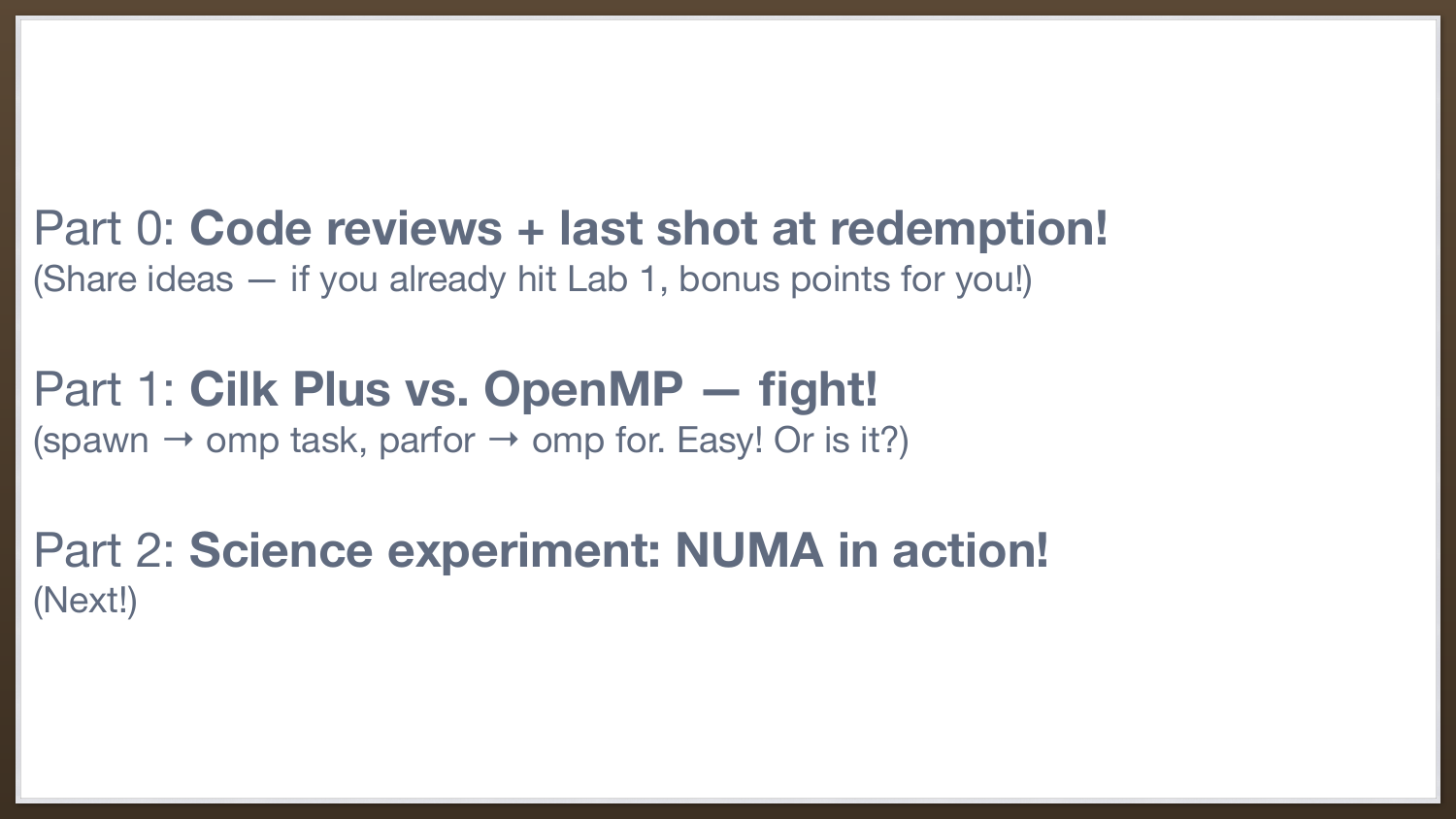|                                                                                                                                                                     |                                                                                                                    | CPU type: Intel Core Westmere processor                                                     |        |
|---------------------------------------------------------------------------------------------------------------------------------------------------------------------|--------------------------------------------------------------------------------------------------------------------|---------------------------------------------------------------------------------------------|--------|
|                                                                                                                                                                     | Hardware Thread Topology                                                                                           |                                                                                             |        |
| Sockets:<br>Cores per socket:<br>Threads per core:                                                                                                                  |                                                                                                                    | 6                                                                                           |        |
| HWThread<br>$\Theta$<br>$\overline{2}$<br>3<br>4<br>5<br>6<br>7<br>O.<br>Ŏ<br>9<br>10<br>11<br>12<br>13<br>14<br>15<br>16<br>17<br>18<br>19<br>20<br>21<br>22<br>23 | Thread<br>$\Theta$<br>$\Theta$<br>$\Theta$<br>$\Theta$<br>$(\bm{\cdot})$<br>$\left(\cdot\right)$<br>$(\bm{\cdot})$ | Core<br>$\Theta$<br>$\Theta$<br>8<br>8<br>10<br>10<br>1.<br>10<br>10                        | Socket |
| Socket 0:                                                                                                                                                           | 12 8<br>$\Theta$<br>20<br>$\overline{4}$                                                                           | 6<br>14<br>22<br>16<br>10<br>$\overline{2}$<br>Socket 1: ( 1 13 9 21 5 17 3 15 11 23 7 19 ) | 18     |

/nethome/rvuduc3/local/jinx/likwid/2.2.1-ICC/bin/likwid-topology -g jinx9 \$

\*\*\*\*\*\*\*\*\*\*\*\*\*\*\*\*\*\*\*\*\*\*\*\*\*\* NUMA domains: 2 Domain 0: Processors: 0 2 4 6 8 10 12 14 16 18 20 22 Memory: 10988.6 MB free of total 12277.8 MB Domain 1: Processors: 1 3 5 7 9 11 13 15 17 19 21 23 Memory: 10986.1 MB free of total 12288 MB Graphical: Socket 0:  $20$ 10  $16<sup>1</sup>$  $14$  $22$ 32<sub>k</sub>B 32kB 32kB 32kB 32KB 32KB ------+ + 256kB 256kB 256kB 256kB 256KB | 256KB 12MB Socket 1: 3 15 | | 11 23  $13<sup>1</sup>$ 9 21 5 17 | 

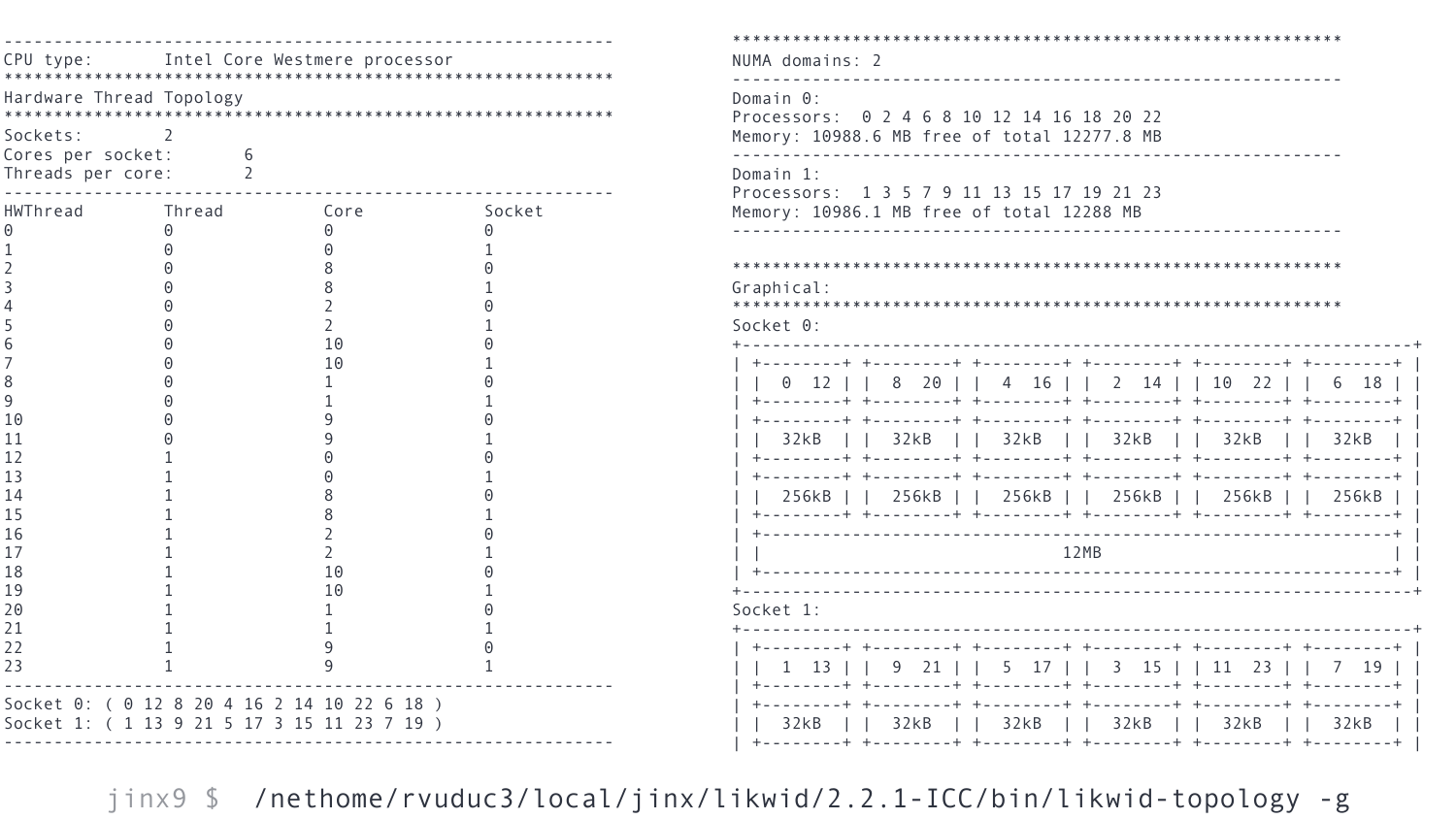# Performance tuning tip: Exploit non-uniform memory access (NUMA)





#### Example: Two quad-core CPUs with logically shared but physically distributed memory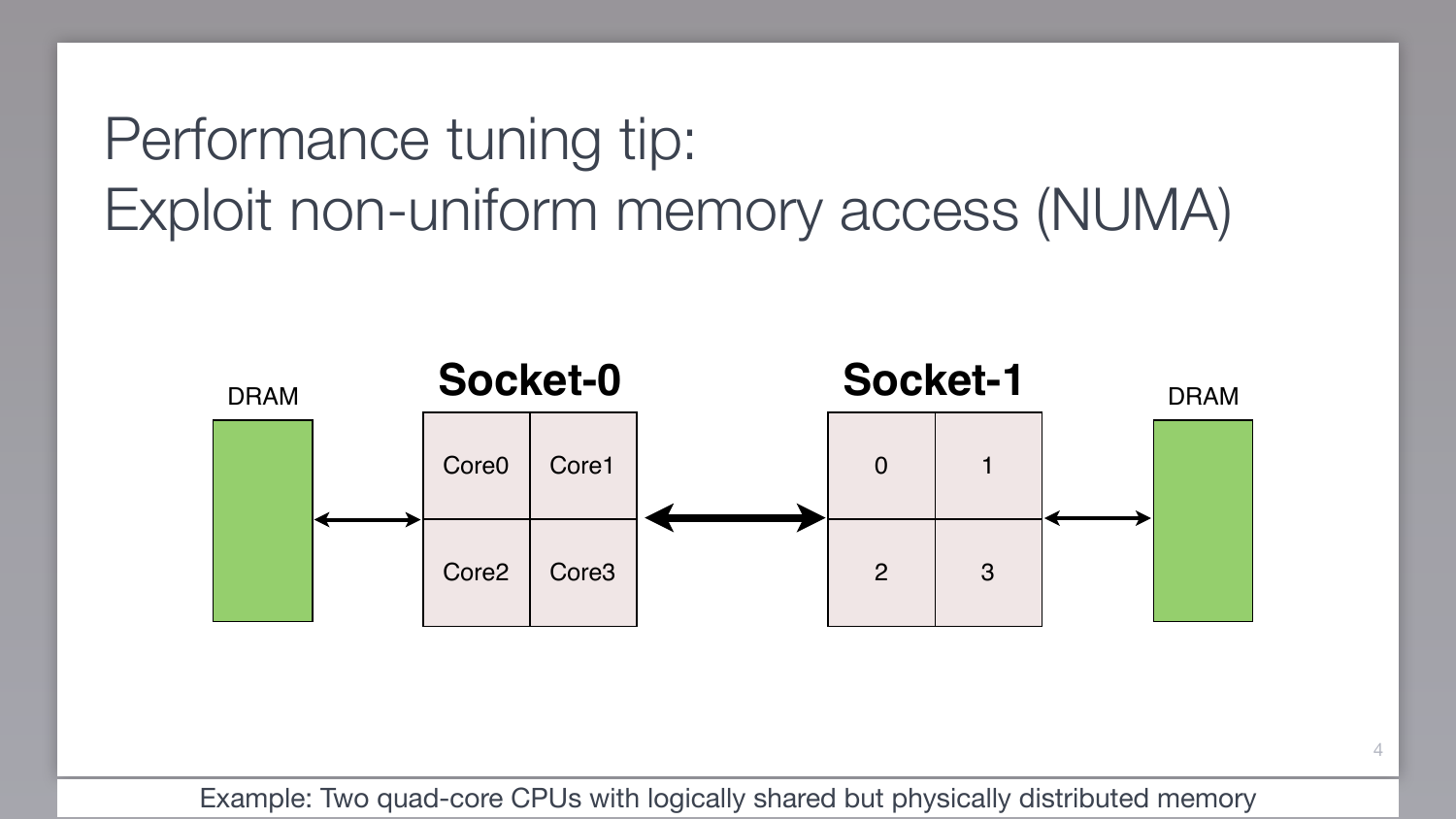### Exploiting NUMA: Linux "first-touch" policy



 $a = \frac{*}{\ldots}$  allocate buffer  $\ldots$   $\frac{*}{\ldots}$ for  $(i = 0; i < n; ++i)$  {  $a[i] = /^* ...$  initial value ...  $*/;$ }

> for  $(i = 0; i < n; ++i)$  {  $a[i] +=$  foo (i); }

```
#pragma omp parallel for …
```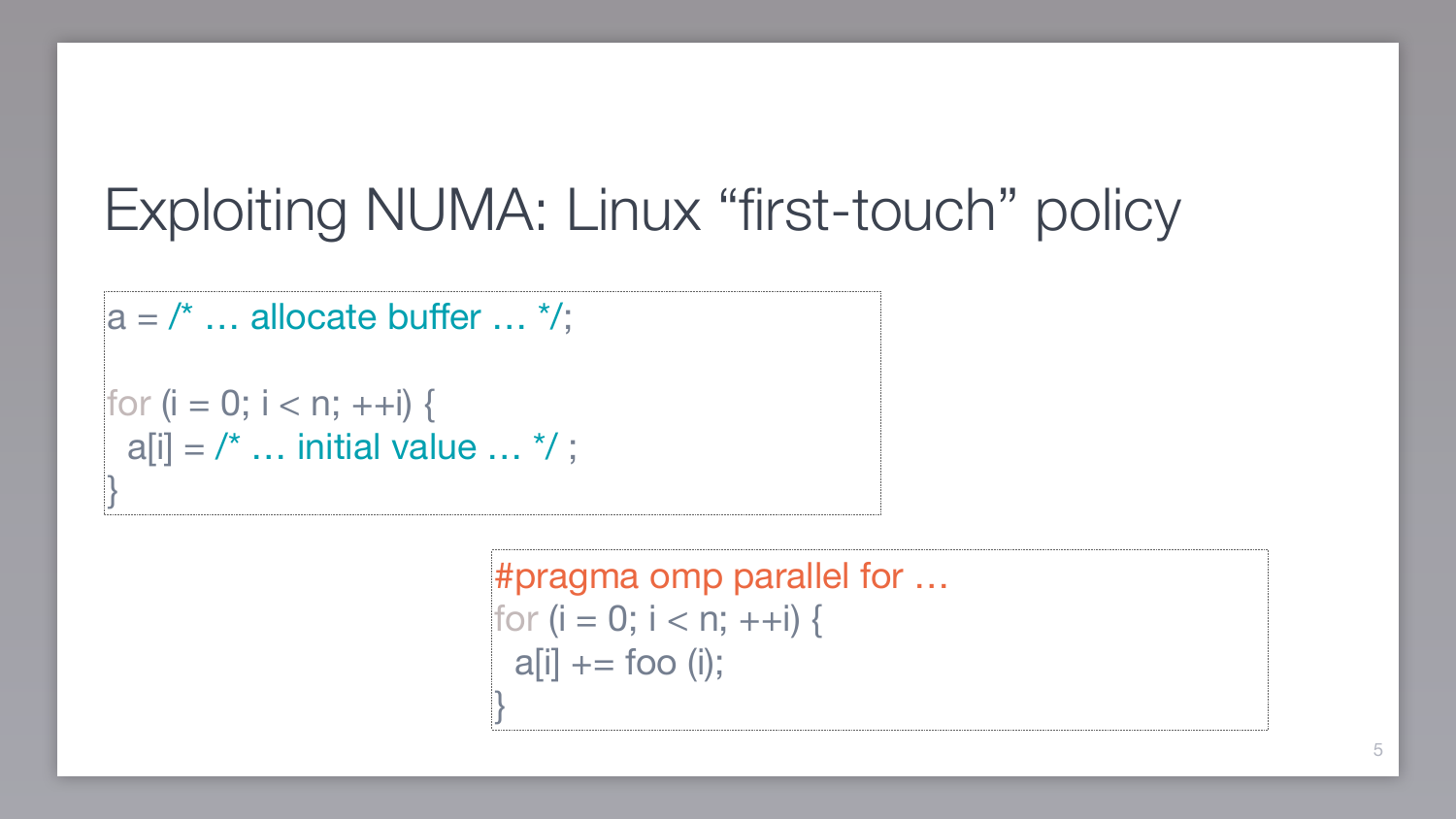## Exploiting NUMA: Linux "first-touch" policy



 $a = \frac{\pi}{1}$ ... allocate buffer ...  $\frac{\pi}{1}$ ; #pragma omp parallel for … for  $(i = 0; i < n; ++i)$  {  $a[i] = /^* ...$  initial value ...  $*/;$ }

> for  $(i = 0; i < n; ++i)$  {  $a[i] +=$  foo (i); }

```
#pragma omp parallel for …
```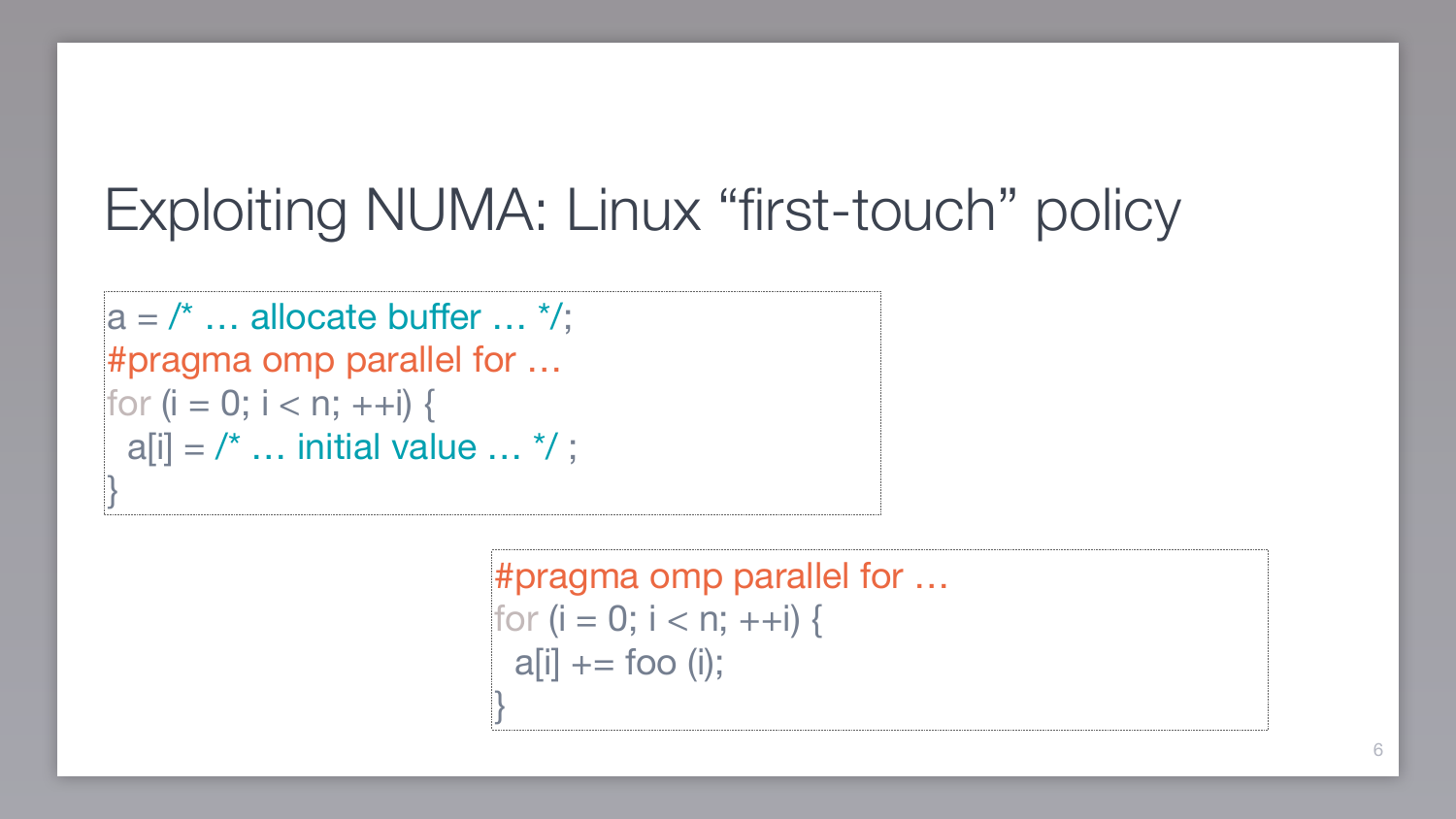## Exploiting NUMA: Linux "first-touch" policy



 $a = \frac{\pi}{1}$ ... allocate buffer ...  $\frac{\pi}{1}$ ; #pragma omp parallel for … schedule(static) for  $(i = 0; i < n; ++i)$  {  $a[i] = \prime^*$  ... initial value ...  $*/$ ; }

> #pragma omp parallel for … schedule(static) for  $(i = 0; i < n; ++i)$  {  $a[i] +=$  foo (i); }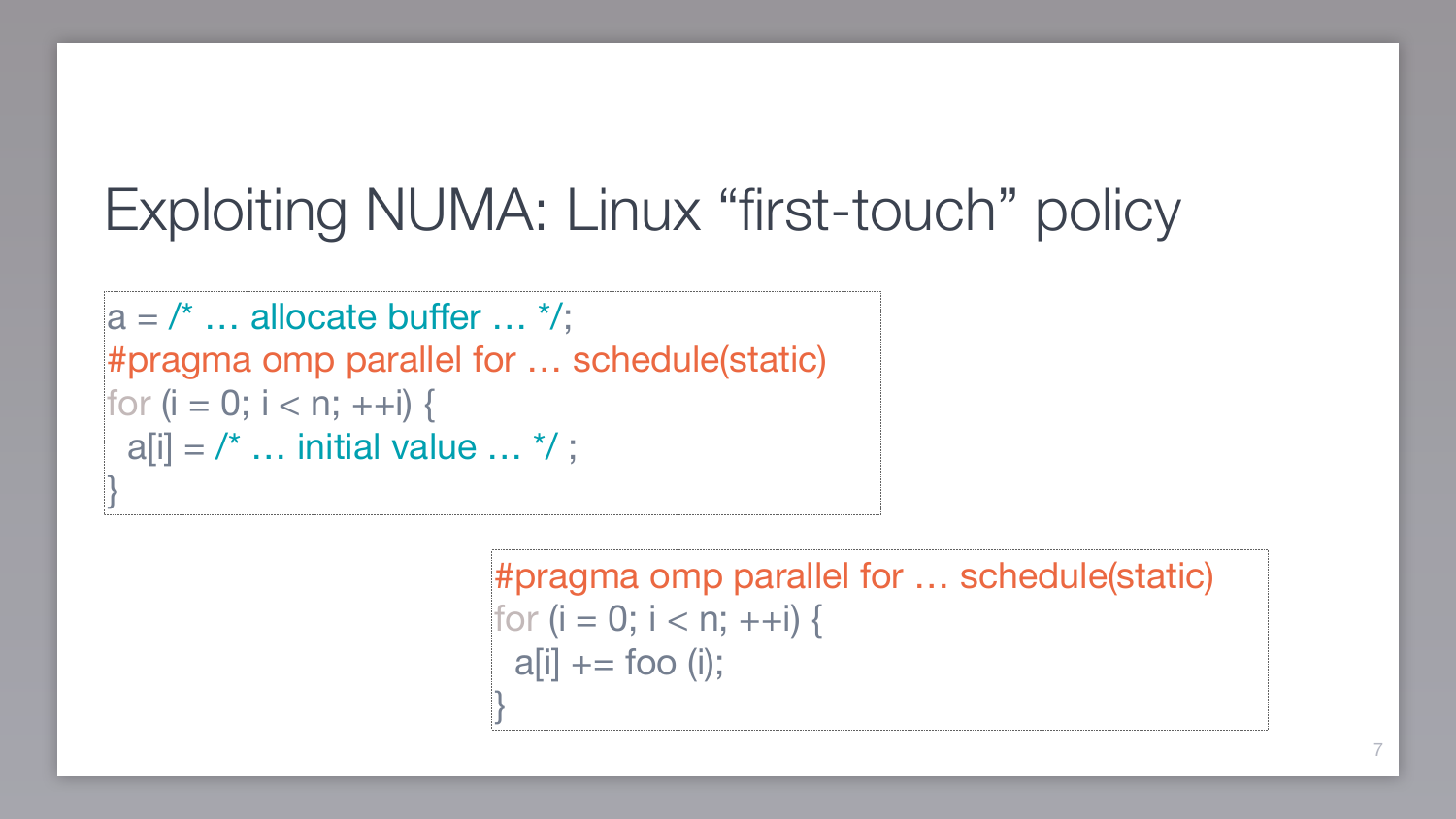### Thread binding

Key environment variables

**COMP\_NUM\_THREADS:** Number of OpenMP threads

**GOMP\_CPU\_AFFINITY**: Specify thread-to-core binding

▶ Consider: 2-socket x 6-core system, main thread initializes data and '6' OpenMP threads operate

env OMP\_NUM\_THREADS=6 GOMP\_CPU\_AFFINITY="0 2 4 6 … 22" ./run-program … (shorthand: GOMP\_CPU\_AFFINITY="0-22:2")

env OMP\_NUM\_THREADS=6 GOMP\_CPU\_AFFINITY="1 3 5 7 … 23" ./run-program … (shorthand: GOMP\_CPU\_AFFINITY="1-23:2")

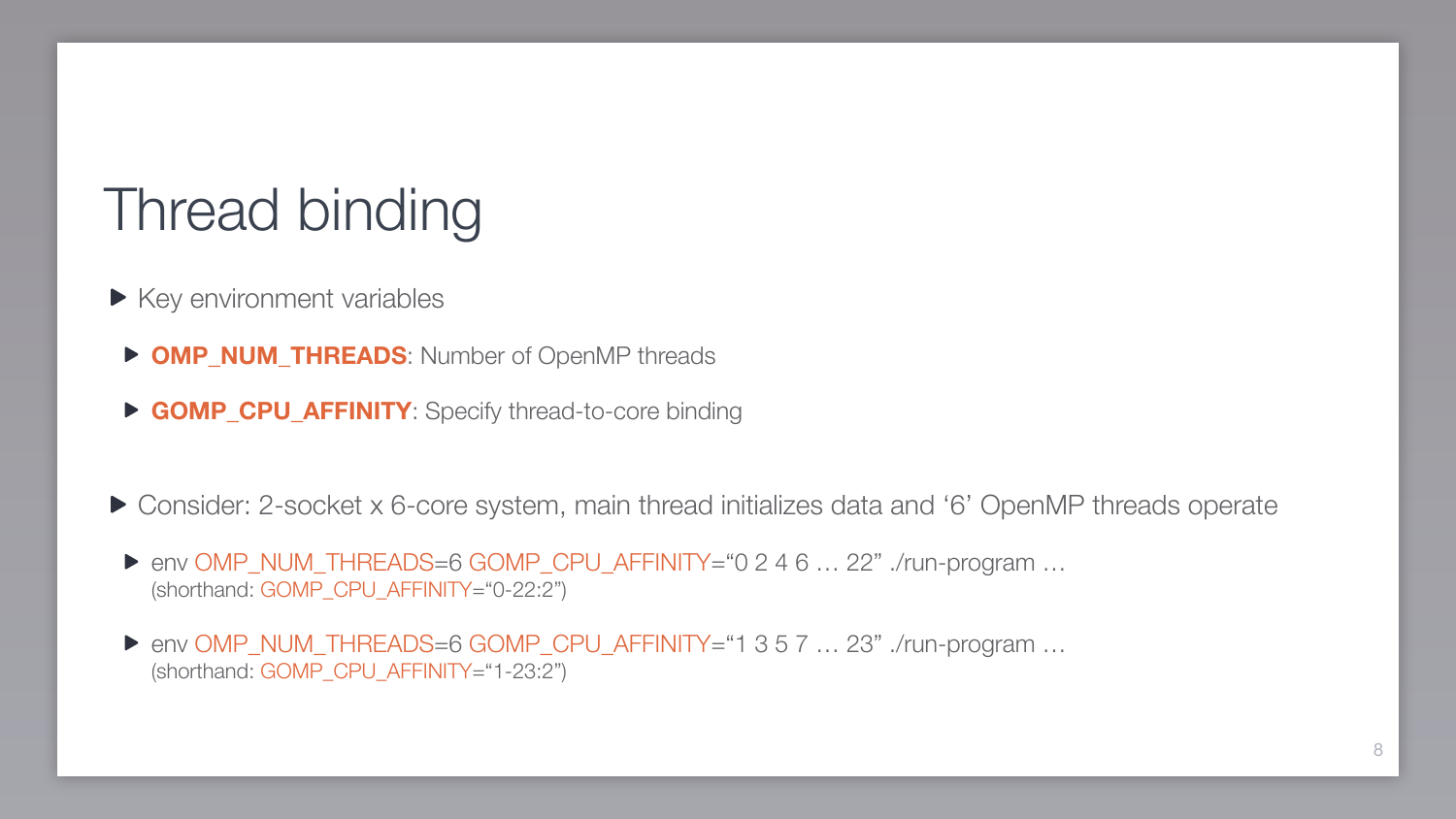

#### Effective Bandwidth (GB/s)